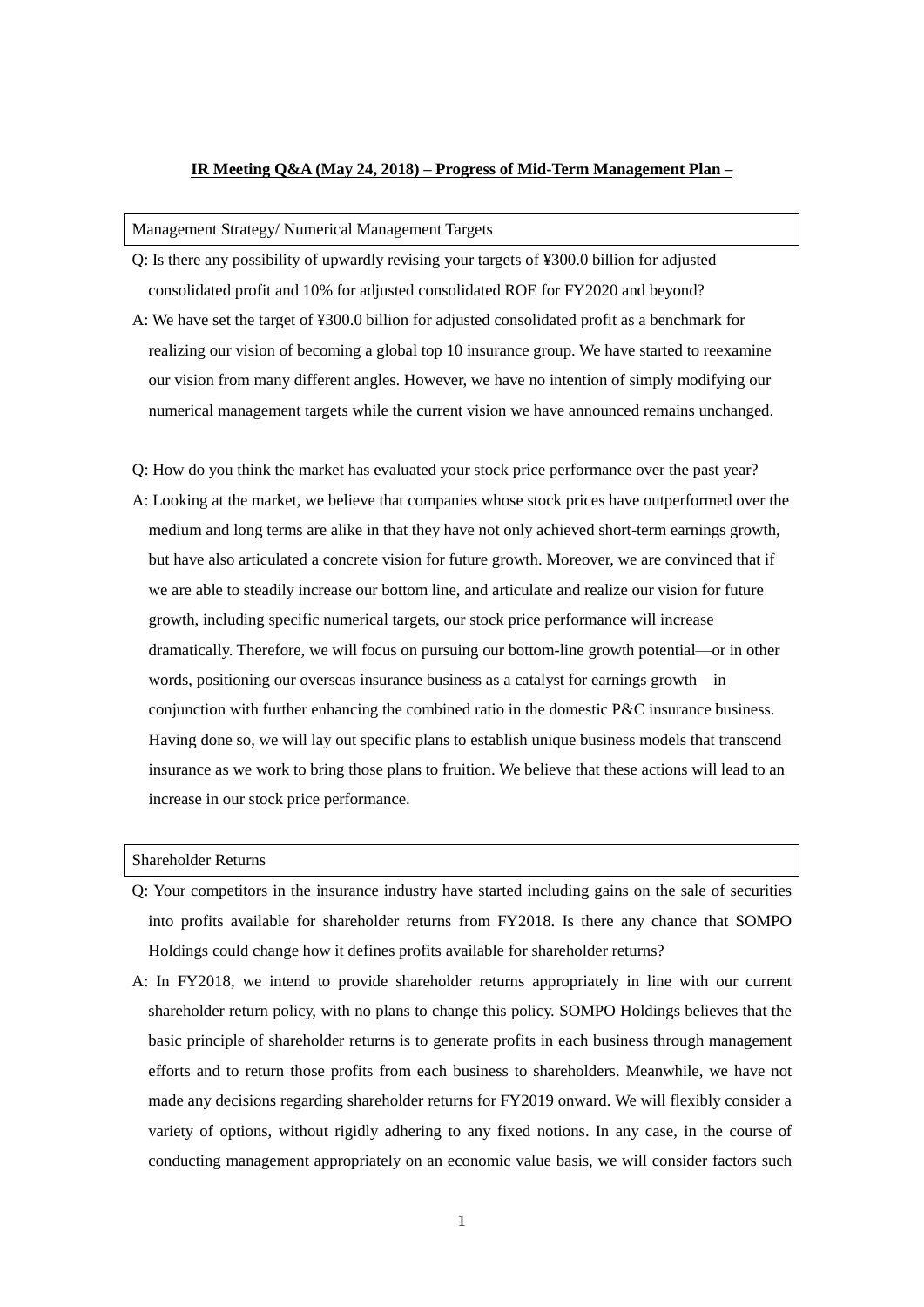as how we define adjusted profit, the source of funds for shareholder returns, and the total payout ratio, taking into account the economic solvency ratio (ESR) level and the enhancement of capital efficiency.

#### Governance/Human Resources

- Q: Could you please discuss your activities to develop a succession plan? As your overseas insurance business grows, is there any chance of appointing non-Japanese personnel to management posts?
- A: SOMPO Holdings has established the Nomination and Compensation Committee, the members of whom are four outside directors, including the chairman, and the Group CEO. The succession plan and other related matters are being discussed appropriately in this committee. With regard to non-Japanese management professionals, we have appointed Managing Executive Officer Nigel Frudd to promote M&As and develop the SOMPO International (SI) platform. The platform encompasses a commercial platform and a retail platform. We recognize that governance will be vitally important to the platform. We plan to advance the development of the retail platform with a multinational team of management professionals who possess a diverse range of backgrounds.

# Domestic P&C Insurance Business

- Q: Looking at the future of automobile insurance, the Japanese government has recently announced its policy of using the current automobile insurance framework to provide insurance protection for autonomous cars up to Level 3 (conditional automation) as a mainstream from around 2020 to 2025. How do you think this will impact premiums written in automobile insurance? Additionally, if fully autonomous driving becomes possible in 2026 and beyond, vehicle owners may no longer be held responsible for any accidents caused by autonomous cars. What impact will this have on automobile insurance?
- A: Advanced safety vehicles (ASVs) have penetrated the market to a certain extent, currently accounting for around 60% of the number of new vehicles sold. We recognize that the current declining trend in the accident rate has started to show signs of slowing down. If this trend persists, we believe that autonomous driving will not have a significant impact on the profitability of automobile insurance even in FY2020 and beyond as well, although we will need to keep close eyes on developments going forward. Over the medium and long terms, we anticipate developments such as the complete early adoption of autonomous cars in certain limited geographical areas. However, there will be a certain number of automobile users who will want to continue driving their vehicles. Considering these and other factors, we believe that there will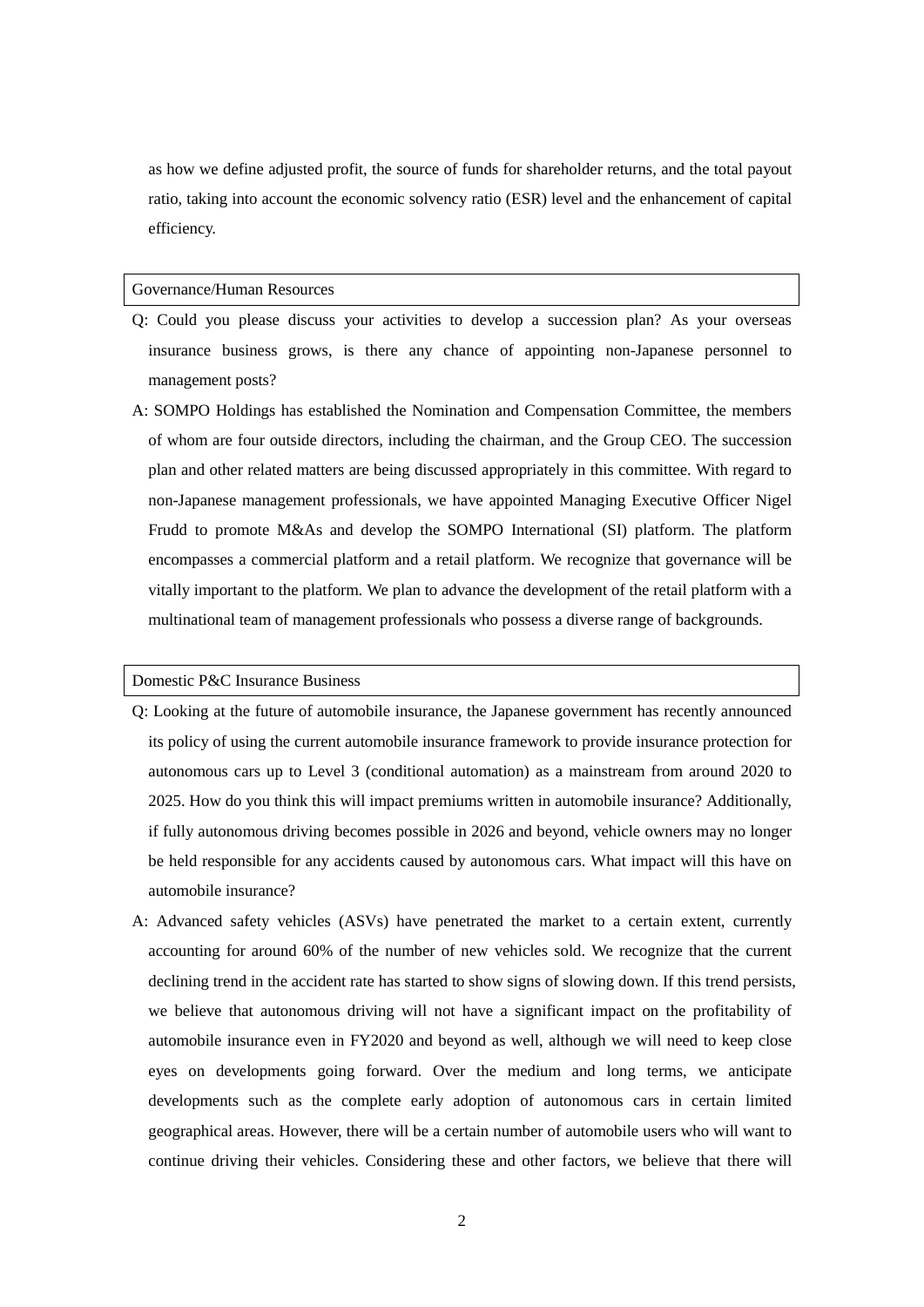remain a mix of autonomous and non-autonomous vehicles on the roads for a fairly long period. The emergence and widespread adoption of autonomous cars are highly likely to—and should—reduce conventional risks. Meanwhile, other risks, such as product liability risk, recall risk, and cyber risk, could increase. With this in mind, we don't expect the overall risk associated with automobiles to decrease sharply.

- Q: What is your outlook for the future course of automobile insurance premium levels and the combined ratio? In light of the recently reported revisions to advisory rates in fire and allied lines, what would you consider to be your ideal combined ratio for fire and allied lines in the future?
- A: The current combined ratio for automobile insurance has fallen far below 95%. Meanwhile, as you know, the combined ratio for fire and allied lines could exceed 95% at times, mainly due to the impact of natural disasters. Looking ahead, we expect the combined ratio in automobile insurance to rise slightly based on factors such as revisions to premium rates. On the other hand, in light of current conditions, we recognize that revisions to premium rates could be considered in fire and allied lines, as reported in the press. In that case, we believe that we can maintain an overall combined ratio of under 95% as the impact on automobile insurance is covered to a certain extent by fire and allied lines and other areas. Looking at automobile insurance premiums, as part of premium rate revisions in January 2018, each insurance company reduced their premiums by about 2-3% based on future changes in the external environment and related factors. Therefore, we believe that there will be very little need to reduce premiums in the near future. Going forward, we plan to optimally revise products and premium rates based on a careful assessment of environmental conditions.
- $Q: Do$  you have any plans to increase upfront investments in the domestic  $P\&C$  insurance business in the future?
- A: We have been implementing a large-scale overhaul of our information system platform for some time. Because this is a long-term project, the costs and benefits of the overhaul are basically timed to materialize under our next mid-term management plan from FY2020 onward. Meanwhile, in the short term, we plan to reduce costs by working to streamline operations through investments in digital technology such as robotic process automation (RPA) and artificial intelligence (AI). We expect to make investments of about ¥10.0-15.0 billion per annum centered on these sorts of upfront investments until FY2020.
- Q: Assuming that the benefits of the large-scale system overhaul will not materialize until FY2020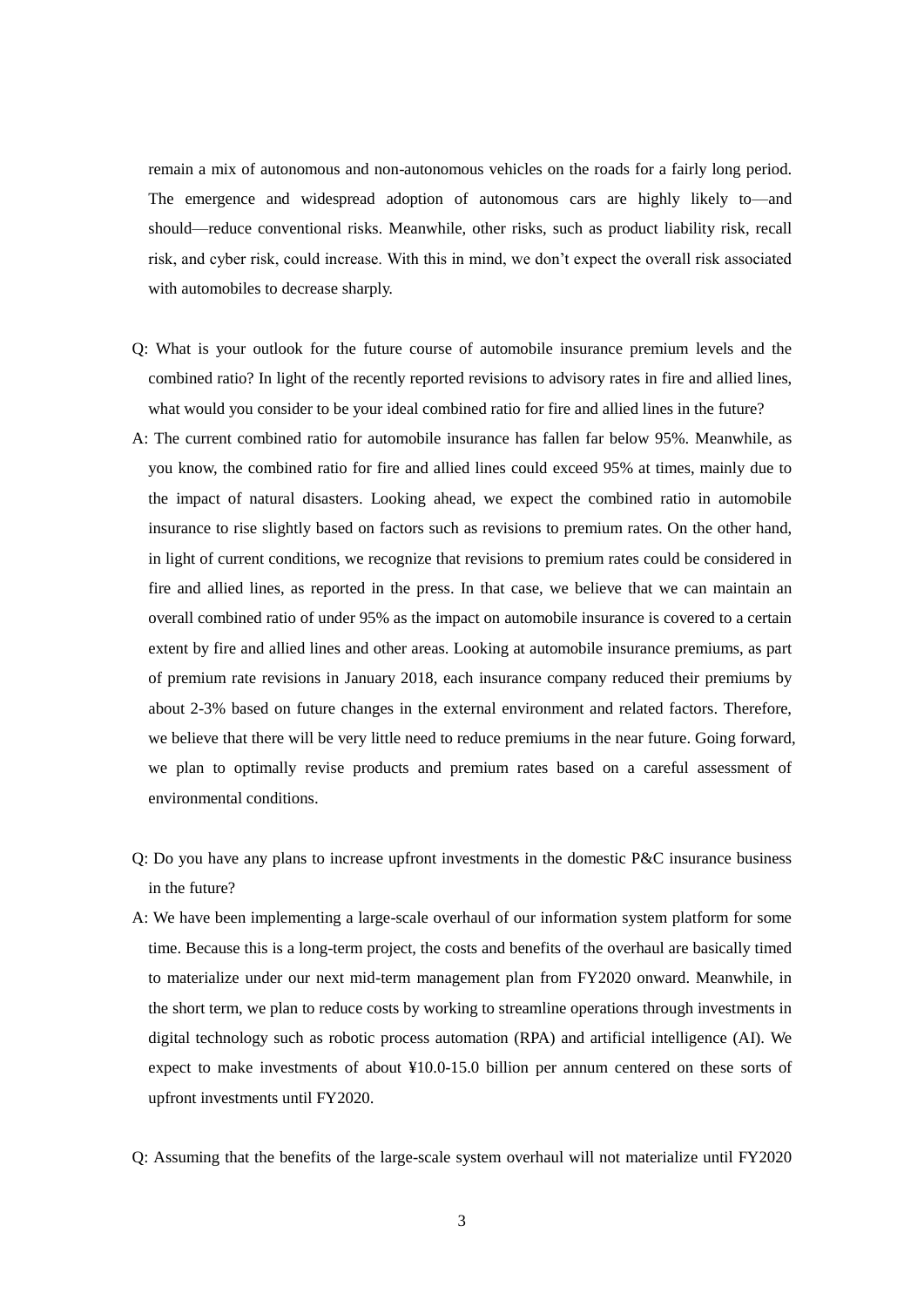and beyond, how do you expect profits in the domestic P&C insurance business will trend going forward?

A: We will disclose the details at a later date. For now, we envision a scenario where the consumption tax increase planned for FY2019 and certain other factors could temporarily slow down earnings growth. However, profits should return to the existing growth trajectory as the benefits of the system overhaul materialize.

Q: What is your view on possibly competing with companies such as Amazon?

A: We are considering a new insurance delivery service in collaboration with LINE Financial Corporation, a platform holder like Amazon. At this time, we plan to explore opportunities to collaborate with platform holders, rather than focusing on competing with them.

# Overseas Insurance Business

- Q: CAGR for SI's top line is projected at about 10-15%. What is your specific strategy for achieving this high growth? In addition, what is your outlook for the level of the combined ratio? A: SI's top-line growth is forecast at about 30% in FY2018. About 10% of this growth will be derived from factors such as the integration of Sompo America and bolt-on M&As, and the remaining roughly 20% will come from organic growth. We expect that about half of the organic growth will be generated by rate increases from the hardening insurance market, and the remaining half will be derived from the acquisition of new policies. There have been reports that current rate increases for the industry as a whole are in the low single digits. In this environment, we believe that SI has been outperforming the industry by achieving growth of about 7%. The acquisition of new policies has been growing steadily, covering the anticipated rate increases. SI has had very high growth potential from before. For example, it has consistently delivered a CAGR of about 16% for the past five years, even in the softening market spanning this period. In the current hardening market environment, we expect SI to deliver even higher levels of growth. We plan to control the combined ratio at a level of about 90%, despite a slight increase in the cost of acquiring new policies.
- Q: What will be the impact of U.S. tax reforms?
- A: Since SI is headquartered in Bermuda, U.S. tax reforms will impact business performance in FY2018 only through taxes levied on reinsurance within the Group. That said, the impact on business performance will be limited primarily because of the revision of reinsurance schemes within the Group. The adjusted profit forecast for FY2018 that we disclosed has already included this impact.